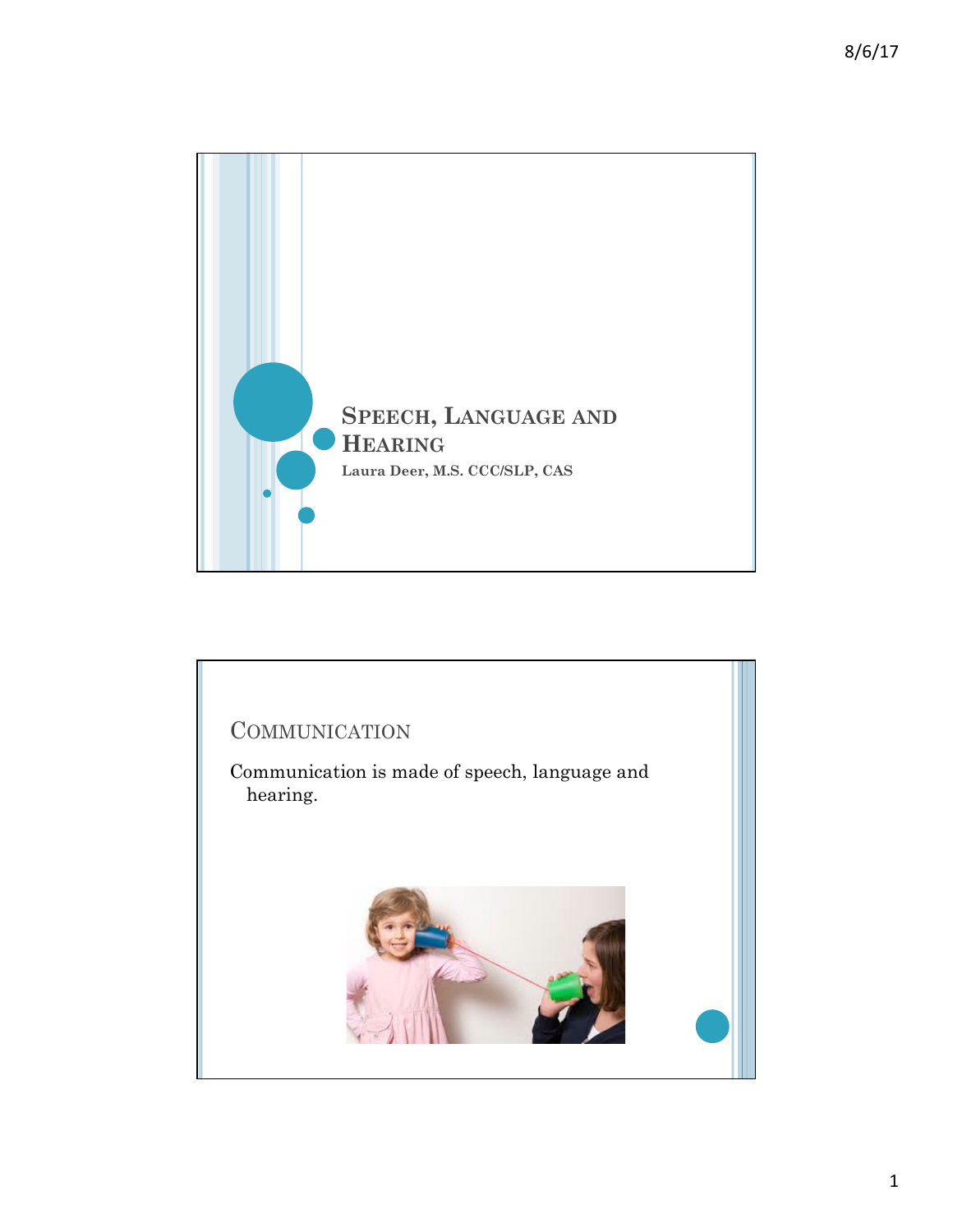# WHAT IS SPEECH?

- ¢ "Speech is a fine motor activity to produce sounds involving the coordination of the lips, tongue, vocal folds, the vocal tract, and respiration." - ASHA 2003
- ¢ Speech is a fine motor movement
- ¢ Speech is the way our words sound when we talk
- ¢ Body parts involved: tongue, teeth, lips, lungs, pharynx (voice box), nasal cavity, hard and soft palate and brain.

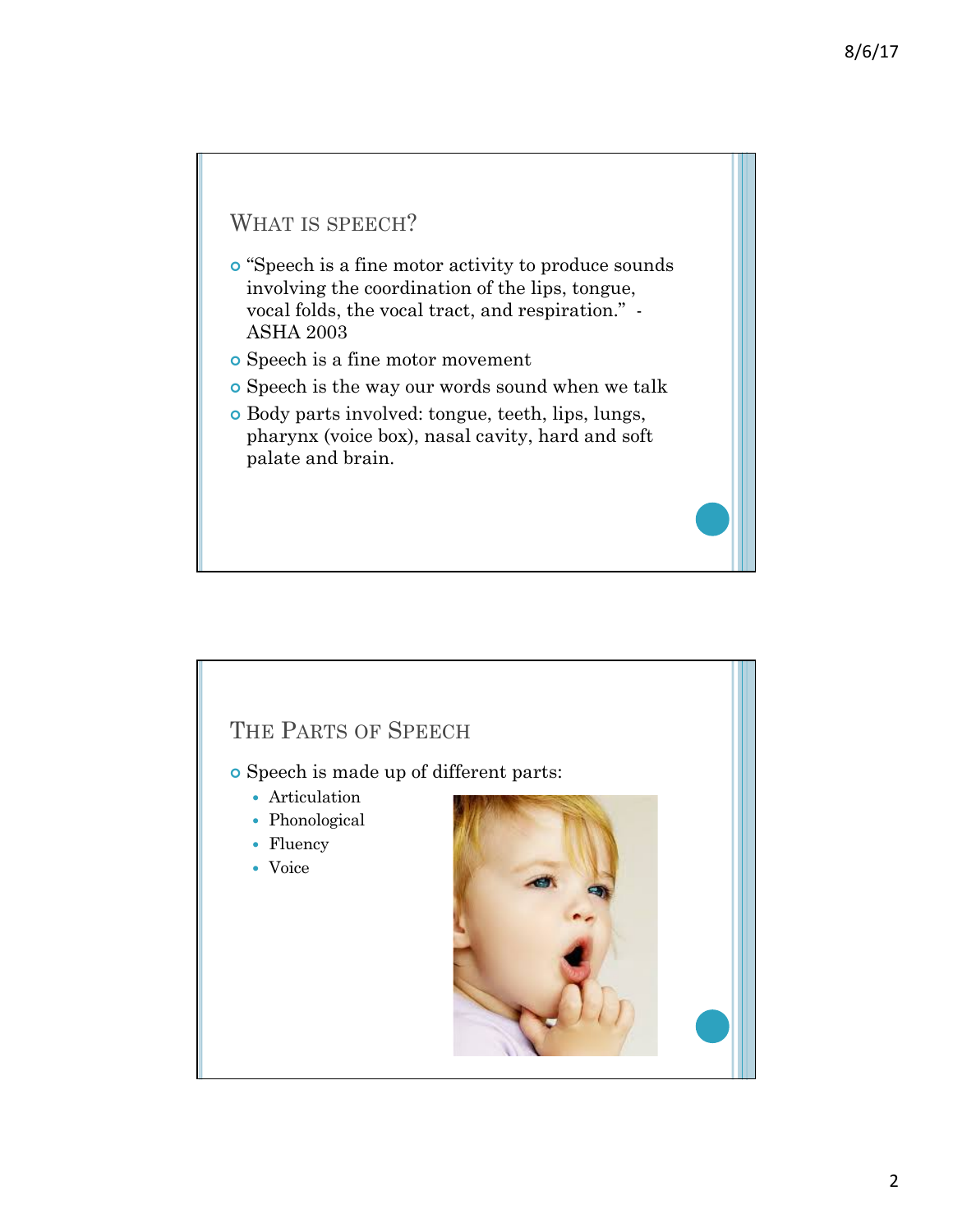### ARTICULATION

- ¢ Articulation refers to the individual speech sounds including the vowels and consonants.
- ¢ Vowels are made by changing the position of the jaw and tongue with the voice on.
- ¢ Consonants are made in different ways: plosives (ex: b, k), fricatives (f, s), affricates (ch), liquids (l, r)
- $\bullet$  Voice is on or off (b = voice on, p = voice off)

### PHONOLOGICAL

- ¢ The phonological system refers to the pattern of the speech sound combinations made up of vowels (V) and consonants (C). For example:
	- $\bullet$  VC ex: "up"
	- $\bullet$  CVC ex: "cat"
	- CCVC ex: "stop"
	- CVCVCCV ex: "butterfly"
- ¢ Some phonological processes are part of the typical development of speech such as final consonant deletion (ex: "ca" for "cat") and typically aren't used as the child develops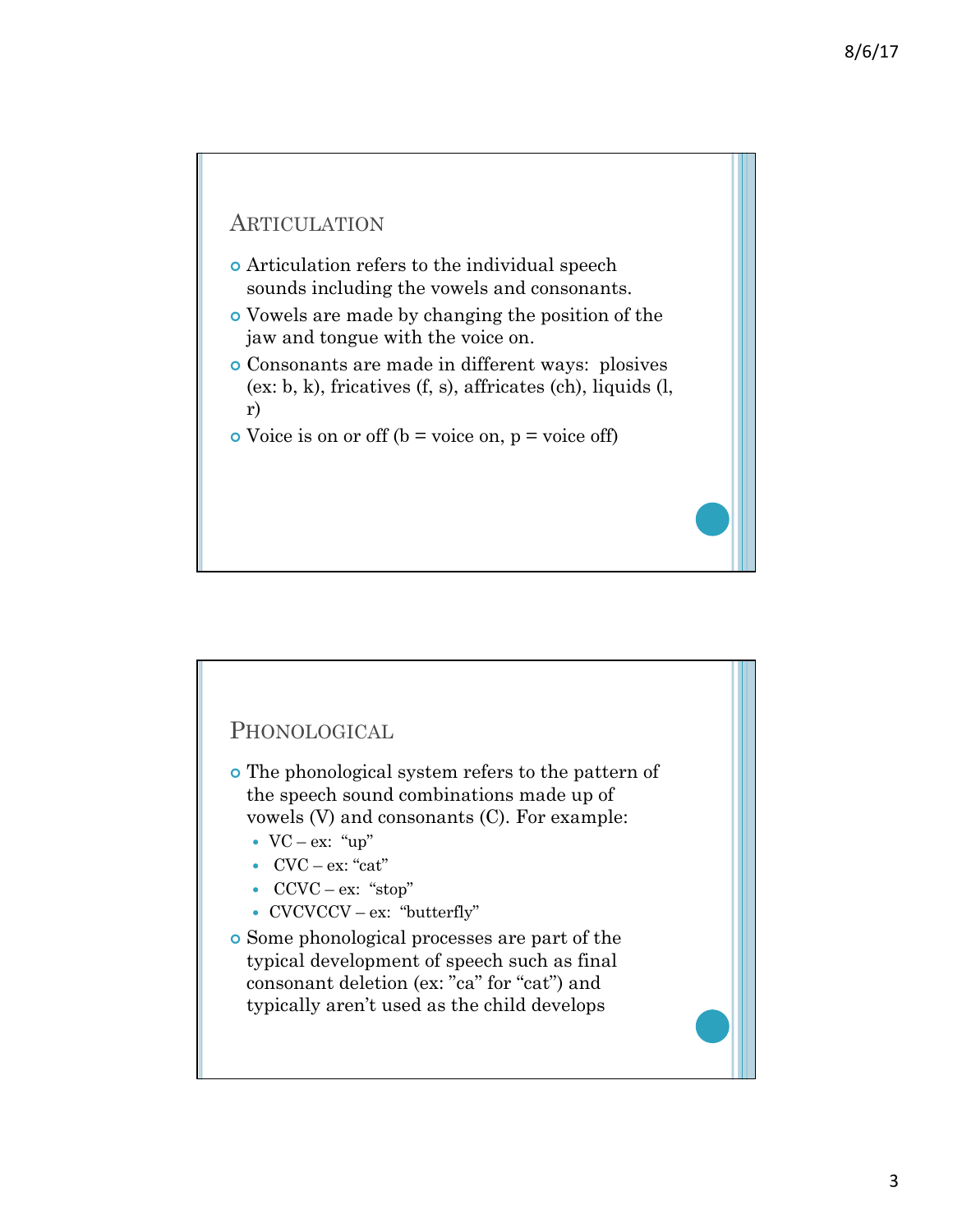## **FLUENCY**

- ¢ Fluency refers to the continuity, smoothness and rate of speech.
- ¢ It is the timing of putting all of the speech sounds together during connected speech.
- ¢ Children typically go through a disfluency period that has whole and part word repetitions. Signs of struggle, tension and prolongation should be evaluated by a speech language pathologist.



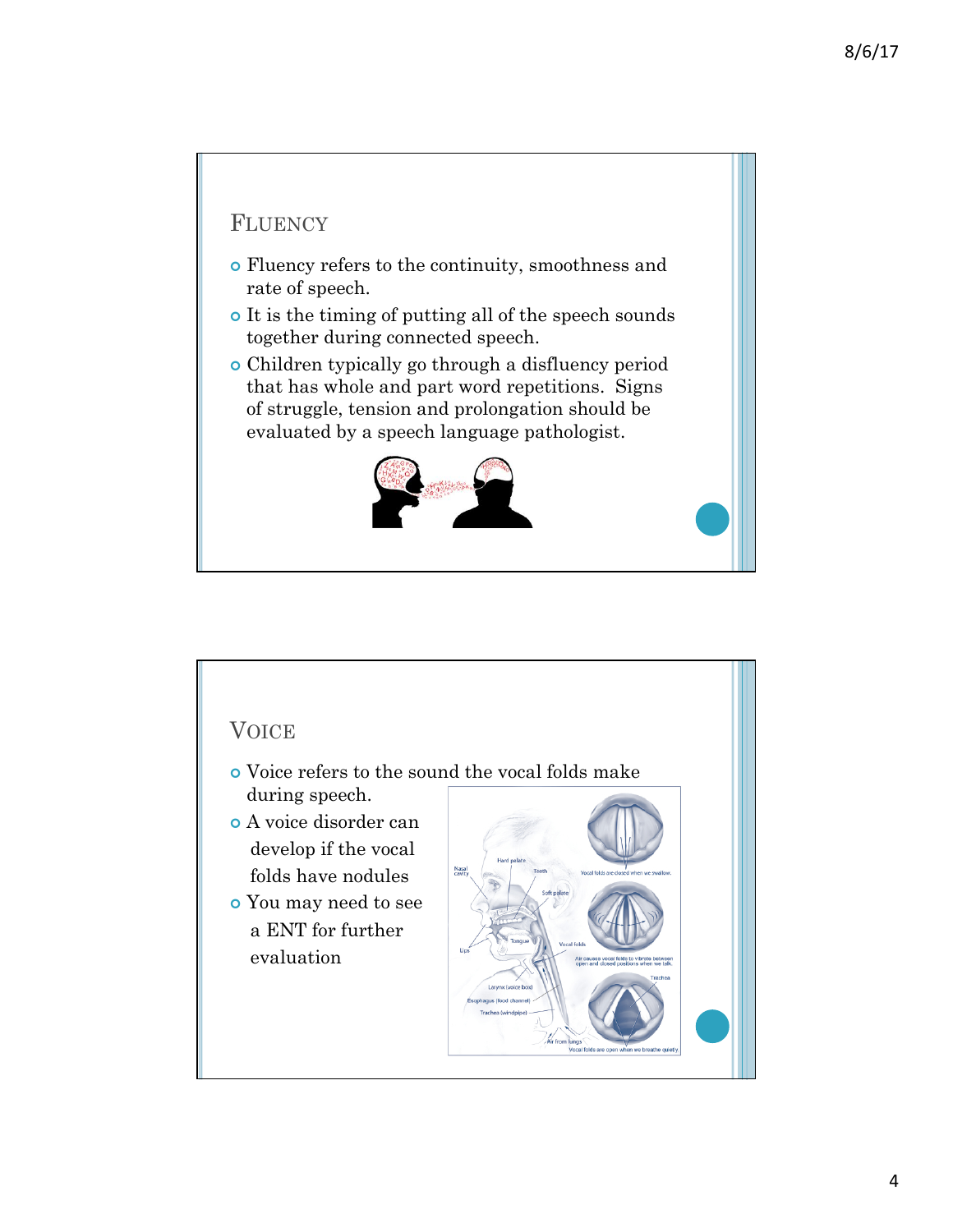

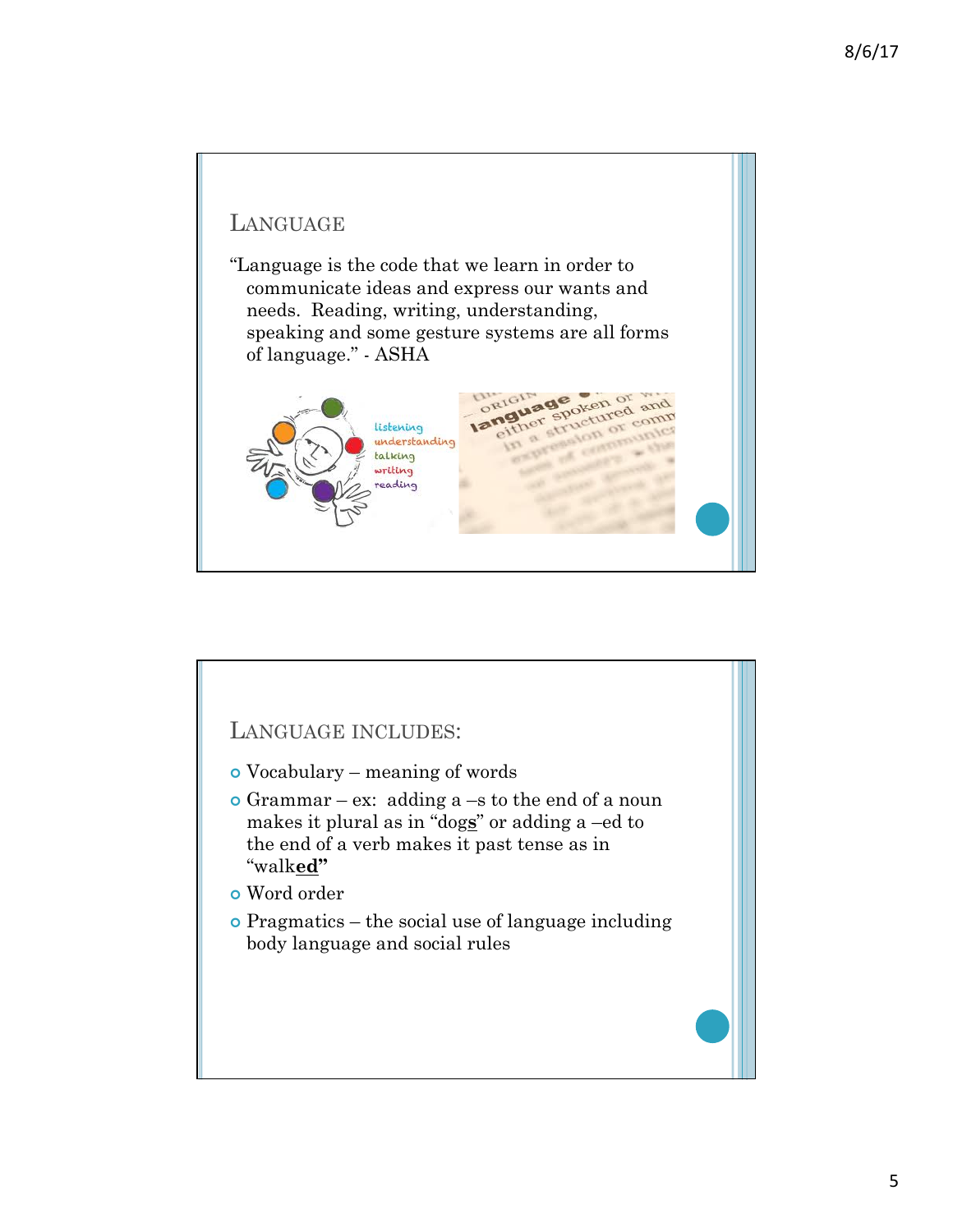## RECEPTIVE AND EXPRESSIVE

- ¢ Receptive language means the language that is understood. Ex: If someone said, "Give me the cups," you would know you needed to get more than one cup due to the plural –s.
- ¢ Expressive language refers to the language used by a person to tell others their wants, needs and ideas.
	- ¢ People typically express language through speaking and writing, however, some people use sign language, a picture exchange system, or a communication device.

### FUN LANGUAGE FACTS

- ¢ Receptive language is typically higher than expressive language. For example, you might be able to understand more vocabulary then you are able to recall and use.
- ¢ The "window" for learning language is birth to five. It is easier to learn a language in this window.
- ¢ The speech and language areas in the brain are typically located in the left hemisphere.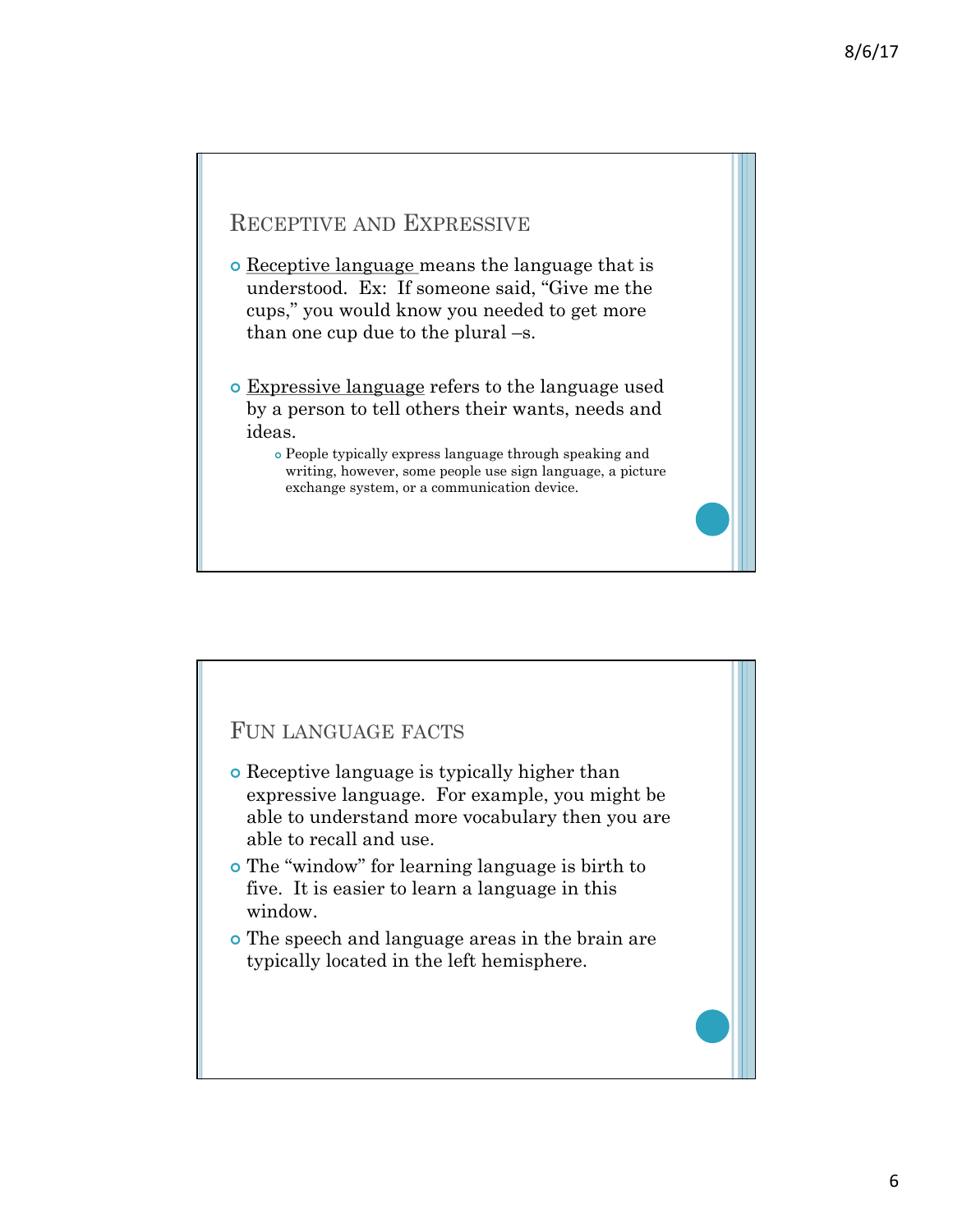